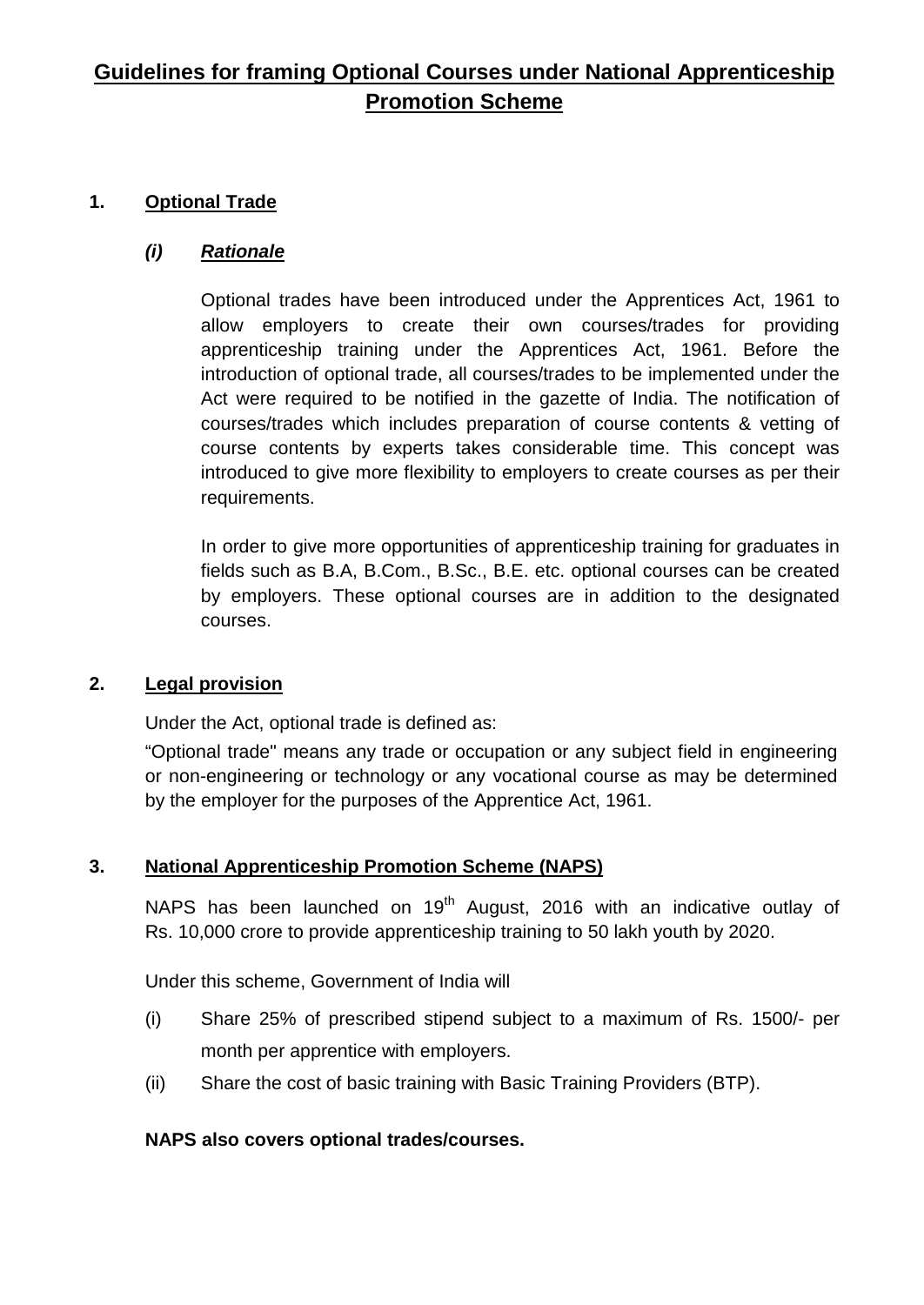## **4. For getting benefits under NAPS:**

There is a need to frame guidelines for optional courses under apprenticeship training.

Employers who wish to engage apprentices in approved courses/trades can get benefits of NAPS provided they fulfill the following guidelines in addition to NAPS guidelines:

## *(i) Template*

Apprenticeship Training consists of Basic Training (BT) and On-the-Job-Training/Practical Training (OJT) at workplace in the industry. The basic training is an essential component of apprenticeship training for those who have not undergone any institutional training/skill training before taking up onthe-job-training/practical training. It accounts for 20-30% of overall duration of Apprenticeship Training. Apart from basic training, there is a component of on-the-job training which is performed in the establishments and undertaken by the establishment itself.

To facilitate employers to frame requisite entry qualifications and curriculums for optional courses, a template has been designed to help employers in framing curriculums (Annexure- I). All courses have a component of BT as per requirement, however, each course must have practical component. for OJT. Learning outcomes will have to be defined appropriately.

## *(ii) Notification on apprenticeship portal*

Employer will send the courses to DGT for approval. Approved course will be uploaded on apprenticeship portal under Optional Trade [\(www.apprenticeship.gov.in\)](http://www.apprenticeship.gov.in/).

## *(iii) Contract of apprenticeship and registration*

Employer will enter into contract of apprenticeship with apprentices before starting the apprenticeship training. Thereafter, employer will upload contract of apprenticeship on the portal for registration. The concerned Apprenticeship Adviser will register contract of apprenticeship.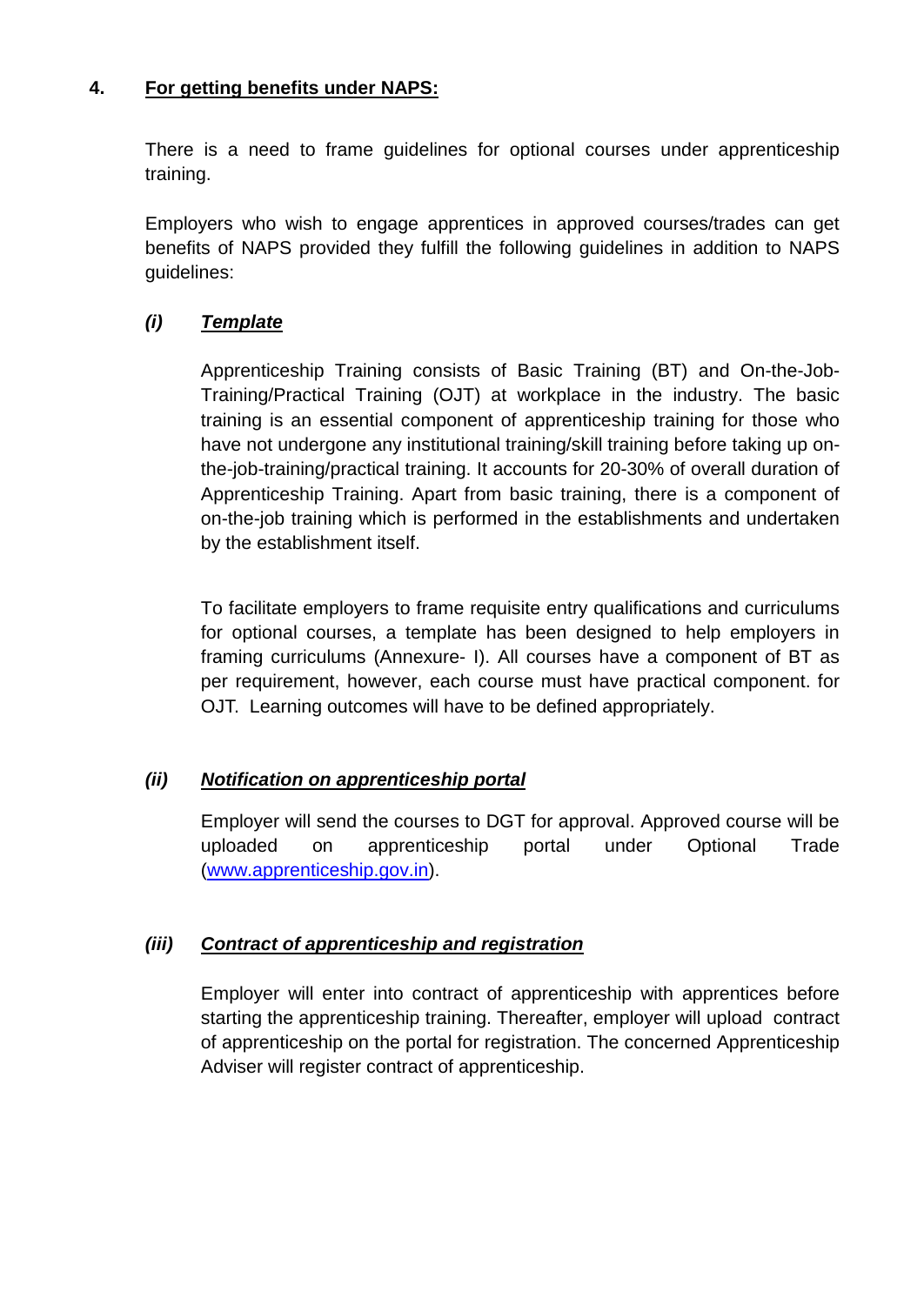## *5. Examination and certification*

After completion of apprenticeship training, apprentices can appear in the All India Trade Test (AITT) conducted by National Council for Vocational Training (NCVT). Certificates will be awarded to apprentices who pass the AITT.

## *6. Other benefits*

EPF, ESI etc. will not be deducted for apprentices undergoing training in optional trades whose contract of apprenticeship training are available on the apprenticeship portal.